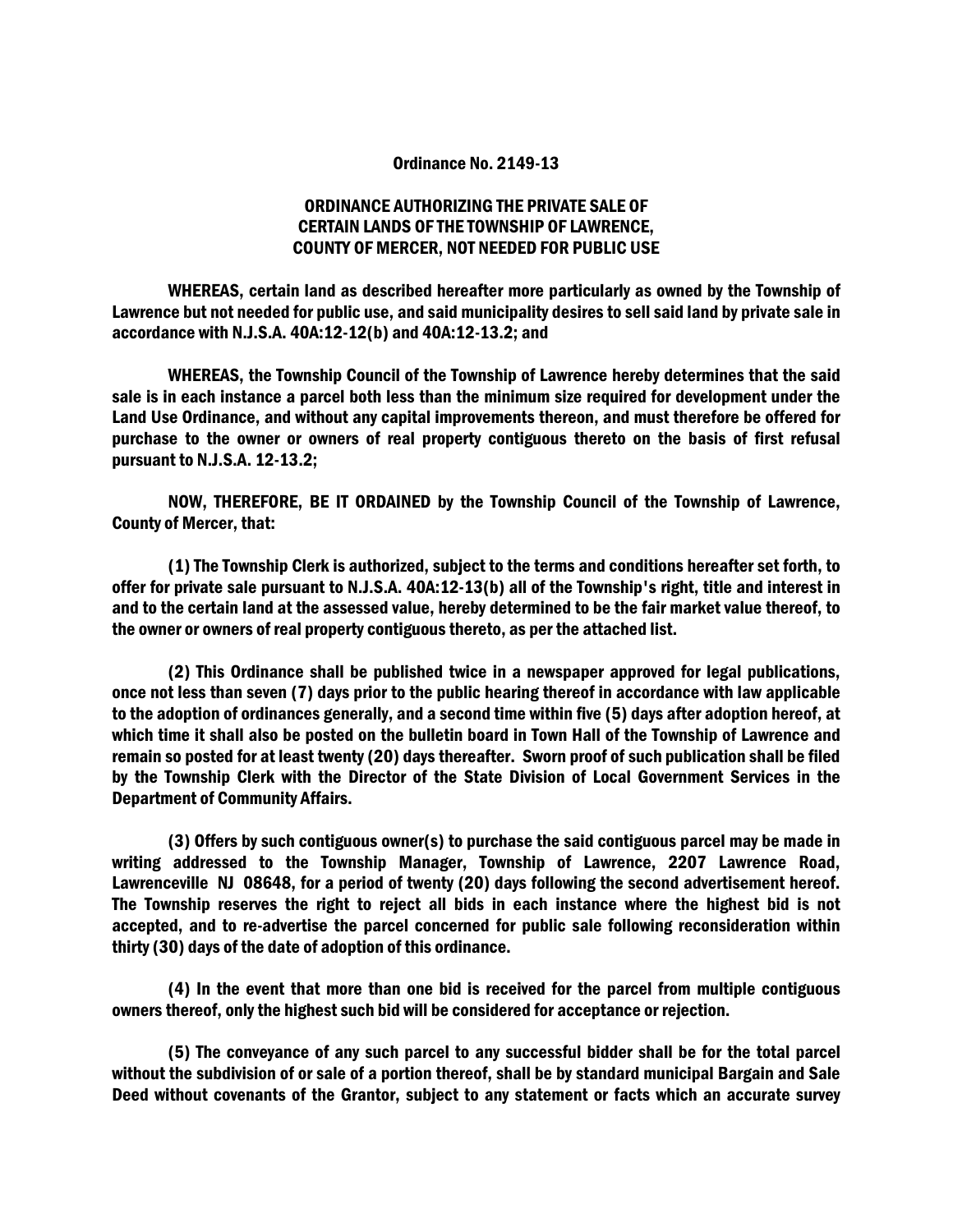would show, subject to all covenants, conditions, easements, liens and restrictions of record, as well as applicable ordinances of the Township of Lawrence shall be without obligation of the Township of Lawrence to provide access, public private, or any improvements thereon or thereto, with all sales being "as is" without any representation whatever as to character, quality or condition or otherwise, bidder being deemed to have inspected the premises bid upon and waived any objections to the conditions thereon.

 (6) The parcel to the conveyed shall be deemed to merge and become one parcel for all purposes, including taxation and land use control, with the adjacent parcel owned by the successful bidder. In the event the successful bidder is the owner or more than one adjacent lot, the successful bidder shall be entitled to designate which of the adjacent parcels shall be consolidated with the subject property. The deed of conveyance shall contain a restriction governing the subject property that neither it nor the property with which it is consolidated shall thereafter be subdivided or, without subdivision, utilized for the construction of an additional dwelling or other structure other than an accessory building (e.g. a storage shed), if otherwise permissible. The property offered hereunder shall not be utilized by the successful bidder to support an application for relief from prevailing land use restrictions (e.g. single-family residential vs. multi-family residential), other than bulk restrictions (e.g. set back requirements for structures otherwise permitted) which, by reason of the size of the previously owned property, would not reasonably qualify for consideration by the Planning Board or Zoning Board for a variance absent the additional property purchased hereunder.

 (7) The acceptance of any bid by the Township shall be subject to receipt within ten (10) days of such acceptance of a certified deposit check of the bidder (or cashier's check) in the amount of ten percent (10%) of the accepted bid price, which shall be non-refundable, the balance to be paid not later than ninety (90) days from the date of bid, again by certified or cashier's check, at which time title shall be conveyed to bidder by the Township and the Deed delivered therefore by the Township. Concurrently, with payment of the ten percent (10%) deposit, bidder shall execute an agreement to accept the terms and conditions of sale set forth herein on a form to be prescribed by the Township. The Township and successful bidder may mutually agree to extend said dates.

 (8) In the event the bidder should for any reason not pay the balance due as above provided, the Township reserves the right to cancel the sale and retain the ten percent (10%) deposit as liquidated damages for non-performance. The sale is subject to the buyers review of existing title and the ability to accept or reject same in its sole discretion. In the event title is not insurable by the bidder at prevailing rates by a reputable title insurance company, bidder's sole remedy shall be to give written notice of cancellation of the bid to the Township within ninety (90) days of the date of bid. The Township shall refund the deposit, and there shall be no further obligation by either party to the other respecting said bid or any obligations created by the giving or acceptance of said bid.

 (9) In addition to the bid amount, made in accordance with the process outlined above, the Bidder must pay the Township \$1,000.00 for legal fees and other costs necessary for the property transfer, said cost to be paid prior to title conveyance.

 (10) All ordinance or provisions thereof conflicting or inconsistent with the provisions of this ordinance be and the same are hereby repealed to the extent of such conflict or inconsistency.